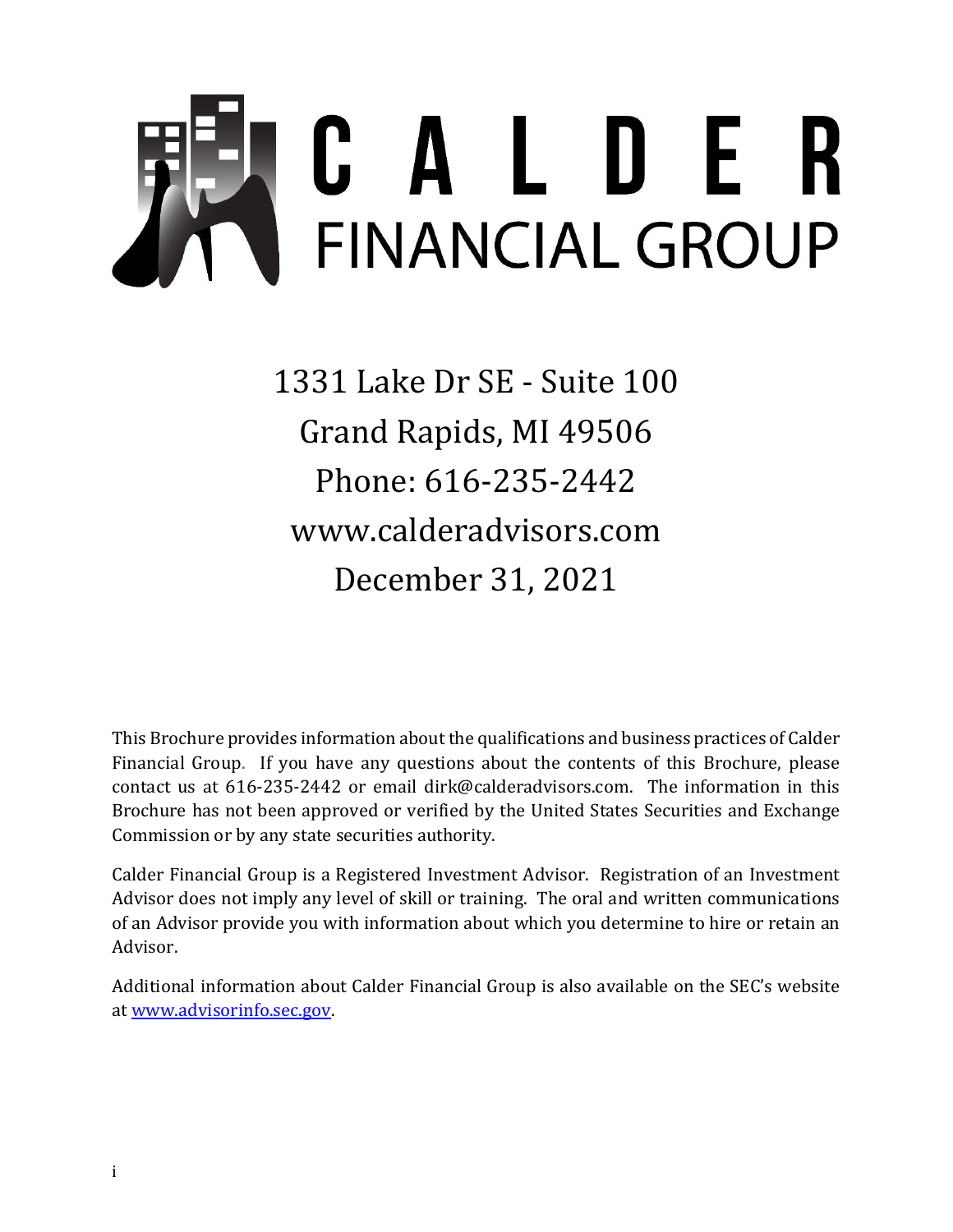#### <span id="page-1-0"></span>**Item 2 – Material Changes**

The last update made to this Brochure was on December 31, 2021.

Calder Investment Advisors added the DBA – Calder Financial Group – on January 1, 2022.

We will provide you with a new brochure as necessary based on changes or new information, at any time, without charge.

Currently, our brochure may be requested by contacting Dirk Racette at 616-235-2442 or dirk@calderadvisors.com. Our brochure is also available on our web site, www.calderadvisors.com, free of charge.

**Additional information about Calder Financial Group is also available via the SEC's web site [www.advisorinfo.sec.gov](http://www.adviserinfo.sec.gov/). The SEC's web site also provides information about any persons affiliated with Calder Financial Group who are registered, or are required to be registered, as investment advisor representatives of Calder Financial Group.**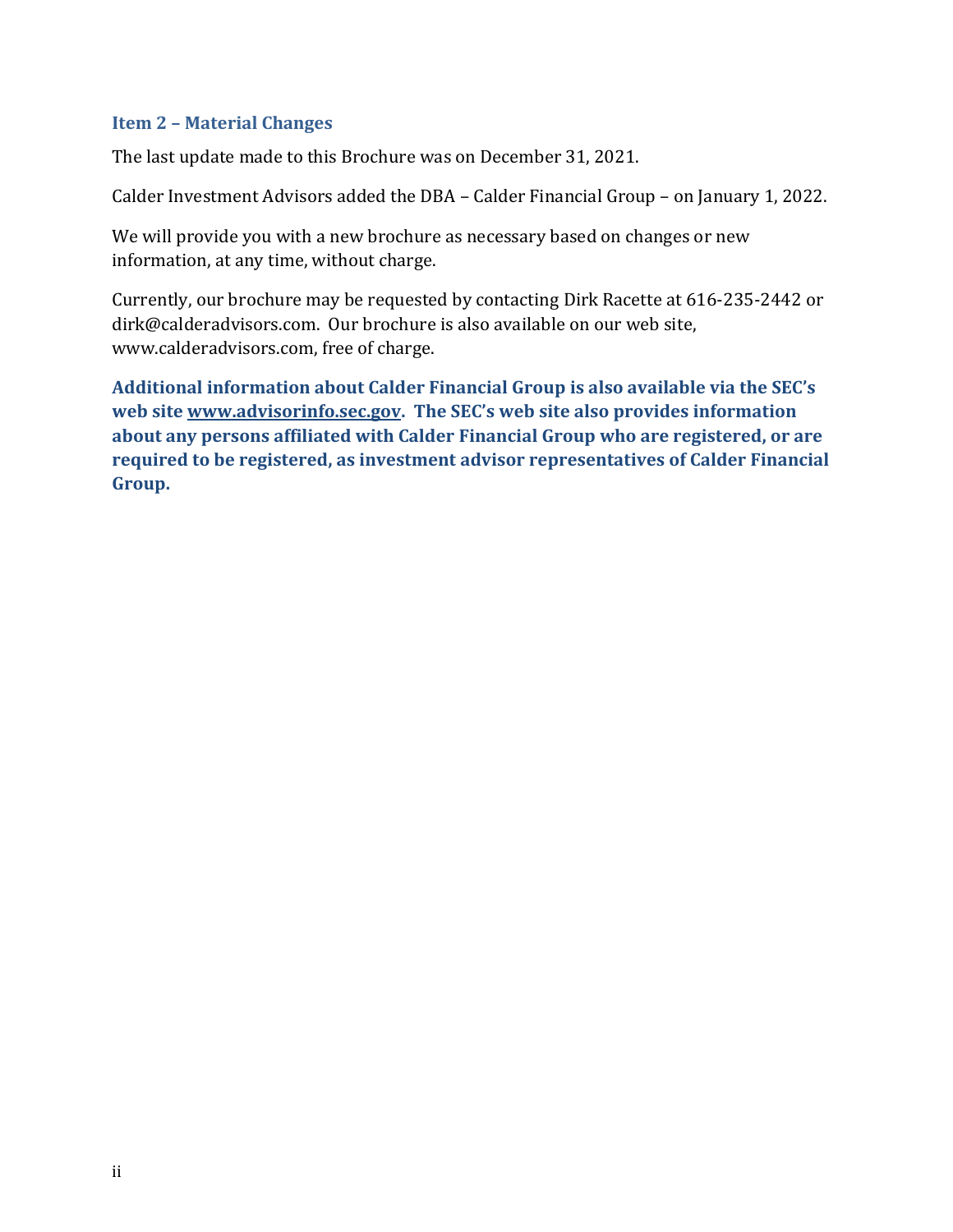# <span id="page-2-0"></span>**Item 3 - Table of Contents**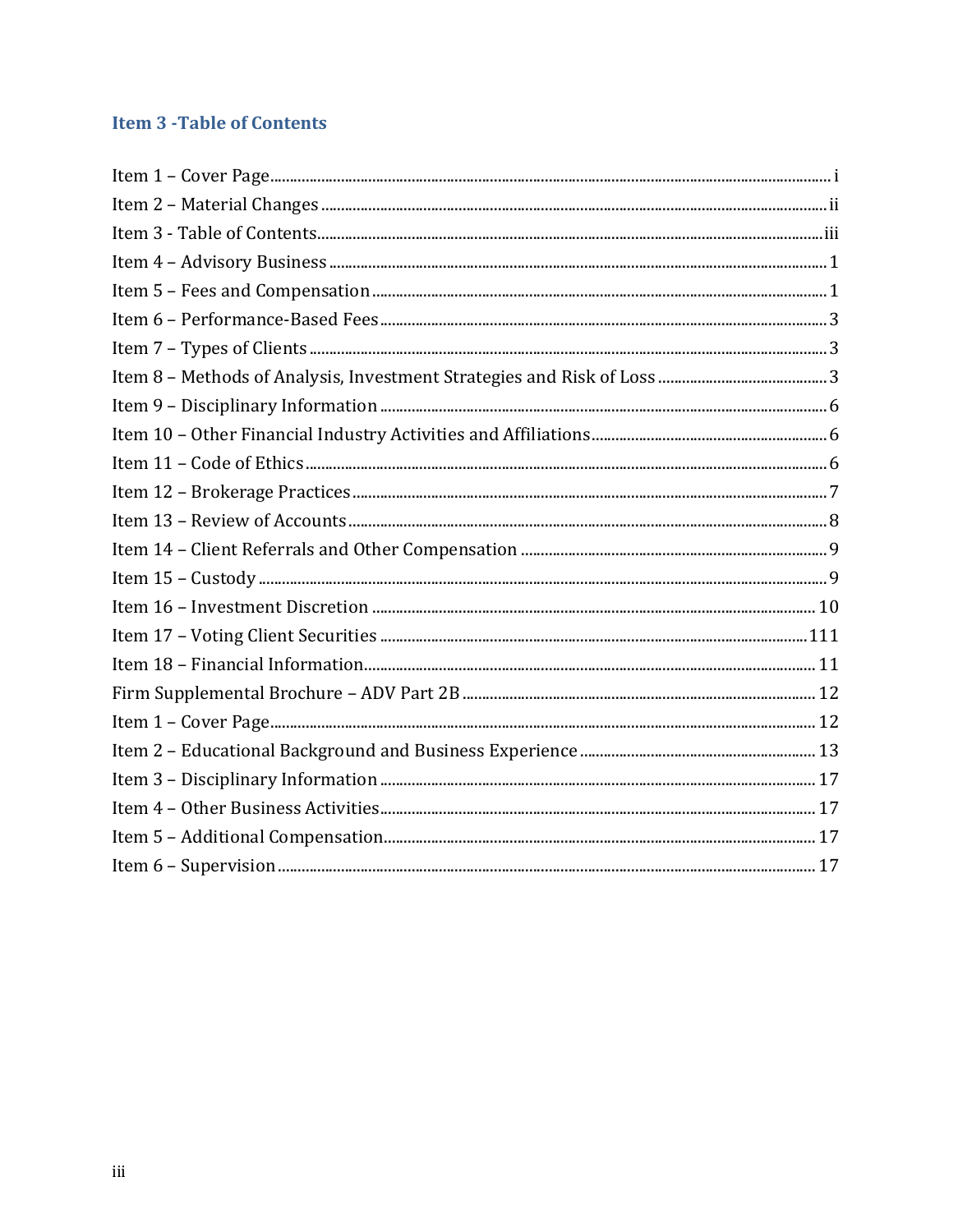#### <span id="page-3-0"></span>**Item 4 – Advisory Business**

#### *Overview*

Calder Financial Group was founded in 1988 as an independent fee only investment advisory firm, and it takes the role of a 3(38) Fiduciary for clients. We work only for our clients and are not affiliated with any insurance companies, banks, or brokers. We seek to avoid all conflicts of interest and place the interests of our clients first at all times. The principal owners of our firm are Dirk Racette, Brian Riefepeters and Daren Shavell. Calder Financial Group has a company related through common ownership called Calder Consulting Group. Calder Consulting Group provides employee benefit consulting and third-party administrative services for retirement plans.

#### *Investment Advice*

Calder Financial Group provides "investment supervisory services" to a broad range of investors, both institutional (retirement plans, foundations, endowments) and individuals, on a discretionary and non-discretionary basis. Our total assets under management as of December 31, 2021 are broken down as follows:

| Discretionary management      | \$238,000,000 |
|-------------------------------|---------------|
| Non-discretionary management  | \$0           |
| Total assets under management | \$238,000,000 |

For our managed accounts we formulate and implement an investment program that is considered appropriate, and suitable to the nature of the account and Calder's general understanding of the client's general characteristics and risk tolerance.

Calder enters into sub-advisory and third-party asset management agreements from time to time with other Registered Investment Advisors. Our total assets under advisory as of December 31, 2021 is \$6,000,000.

Calder also provides comprehensive financial planning services to individuals and their families. We understand how interconnected financial decisions are with each other and how important it is to look at the big picture, which is why we offer a coordinated set of financial planning services designed to be as comprehensive as possible.

Calder does not participate in any wrap fee programs.

# <span id="page-3-1"></span>**Item 5 – Fees and Compensation**

Clients whose assets are invested in the shares of mutual funds will pay both a direct management fee to Calder Financial Group and indirectly to the advisors of the mutual fund which reduces the net asset value of the funds' shares. Advisory fees are computed as a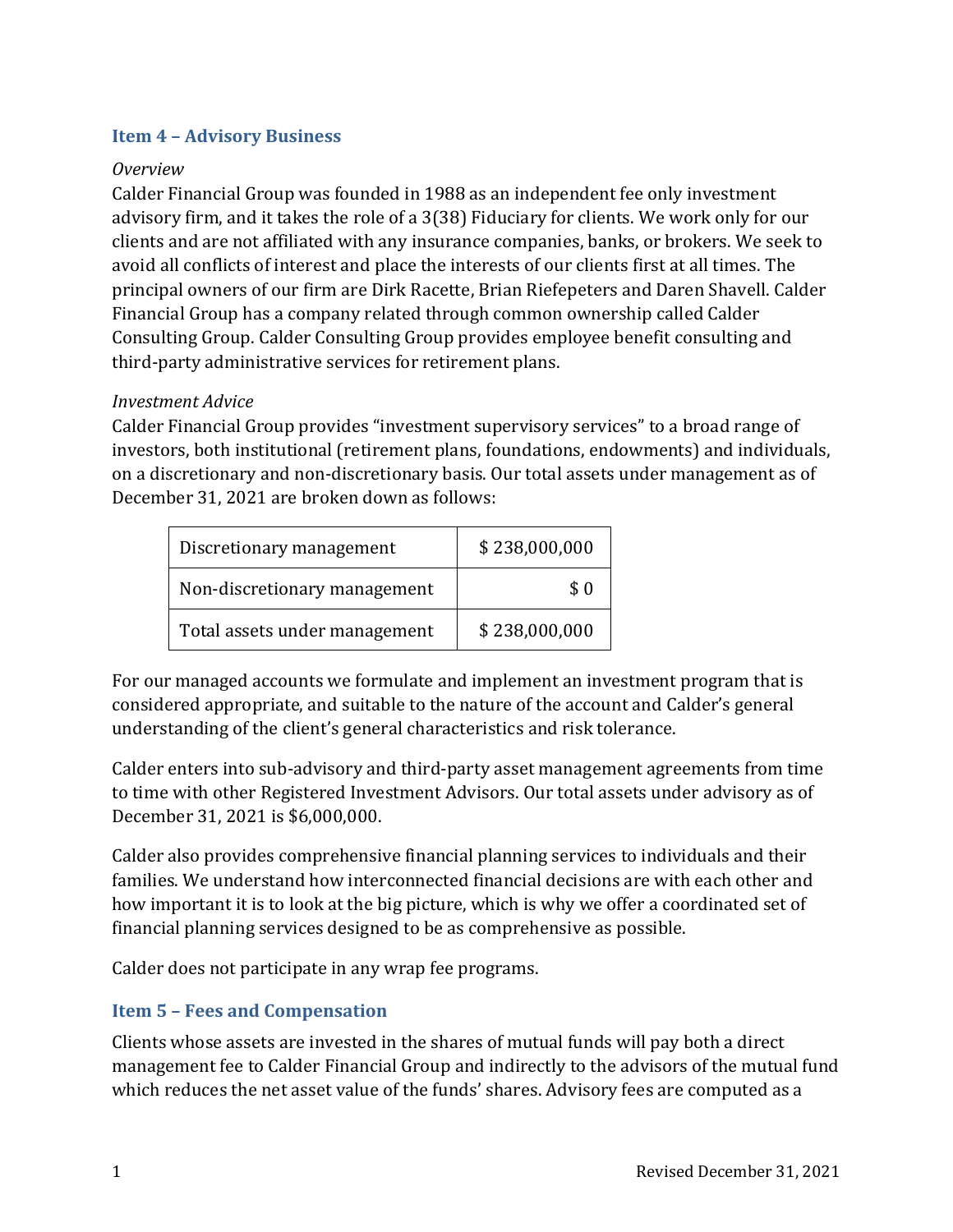percentage of the fair market value of each portfolio (computed by the custodian), are billed quarterly, and are payable in advance.

For accounts under our minimum account size of \$25,000 we offer our own proprietary financial planning program called Financial Agility. Clients can subscribe to this service at a cost of \$20 per month. Once their accounts reach \$25,000 then the monthly subscription ends, and we charge our advisory fee.

Our tiered fee schedule is:

| Amount                    | <b>Percentage Annually</b> |
|---------------------------|----------------------------|
| Up to \$1,000,000         | 1.00%                      |
| $$1,000,000 - $2,000,000$ | 0.60%                      |
| Over \$2,000,000          | $0.40\%$                   |

A tiered fee means the applicable rate will be applied to the custodian reported value in each range of account value. For example, an account with a reported value of \$1,200,000 will be charged at a rate of 1.00% for the first \$1,000,000 and 0.60% for the remaining \$200,000.

Calder's fees are exclusive of brokerage commissions, transaction fees, and other related costs and expenses that can be charged by the custodian (example Fidelity Investments) which shall be incurred by the client. Mutual funds and exchange traded funds also charge internal management fees, which are disclosed in a fund's prospectus. Such charges, fees and commissions are exclusive of and in addition to Calder's fee, and Calder does not receive any portion of these commissions or other charges.

Fees for retirement plans may be different depending on the level of assets in the plan, number of participants, number of physical locations, and structure of our investment management responsibilities and servicing.

Client fees are generally deducted directly from client accounts on a quarterly basis. Clients do have the option to pay their investment advisory fees by check.

Refunds upon termination of the contract are made pro rata based upon time remaining in the quarter for which payment has been received. Contracts may be terminated by either party upon written notice.

Calder provides consulting services to clients who are interested in private placement investments. A flat fee is charged to the client on a case-by-case basis.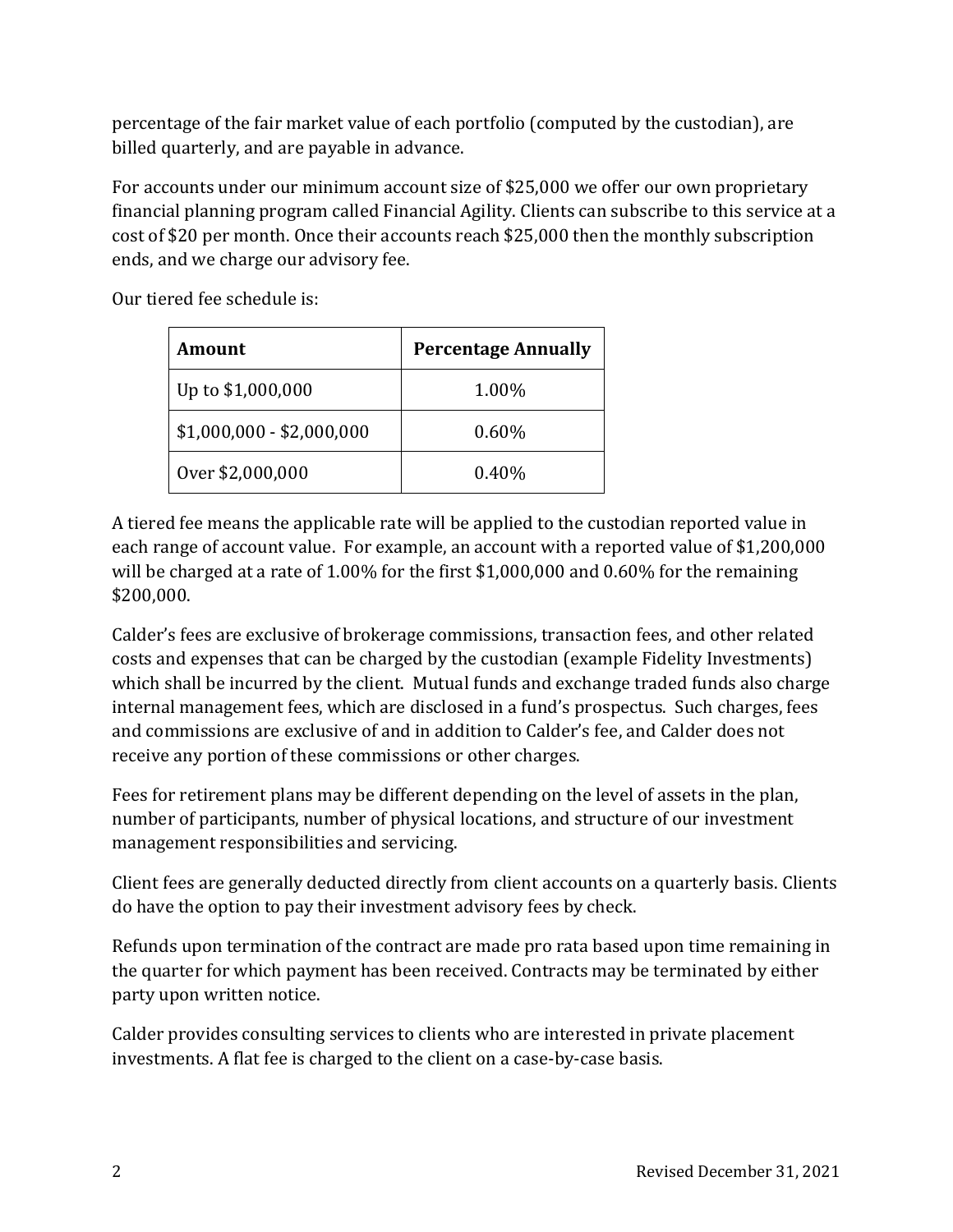Financial planning services outside of Financial Agility as well as advice and counsel for specific advice issues not involving an ongoing relationship will be billed at the hourly rate of \$250; payable when the service is rendered.

All fees are subject to negotiation.

## *Termination Policy*

A client agreement may be cancelled at any time, by either party, for any reason, upon receipt of written notice. Upon termination, all prepaid, unearned fees will be returned within thirty days. All asset management agreements are entered into for a twelve-month period, unless termination action is taken.

Item 12 further describes the factors that Calder Financial Group considers in selecting or recommending broker-dealers for client transactions and determining the reasonableness of their compensation (*e.g.*, commissions).

# <span id="page-5-0"></span>**Item 6 – Performance-Based Fees**

Calder Financial Group does not charge any performance-based fees (fees based on a share of capital gains on or capital appreciation of the assets of a client).

# <span id="page-5-1"></span>**Item 7 – Types of Clients**

Calder Financial Group provides "investment supervisory services" to a broad range of investors, both institutional (retirement plans, foundations, endowments) and individuals, on a discretionary and non-discretionary basis. Some of the types of retirement plans we provide advisory services for are 401k Profit Sharing Plans, Simple Plans, 403b Plans, and Defined Benefit Plans. For individuals the type of accounts includes taxable, Traditional IRA, Roth IRA, SEP IRA, Health Savings Accounts, and trust accounts.

Generally, an account minimum of \$25,000 is required. However, this figure may be negotiable, depending upon the client's objectives and the nature of the account and anticipated future contributions.

# <span id="page-5-2"></span>**Item 8 – Methods of Analysis, Investment Strategies and Risk of Loss**

# *Investment Philosophy*

We believe it is important to help clients evaluate their goals and risk tolerance, and to develop an investment strategy that addresses both. Investing in securities involves risk of loss that clients should be prepared to bear.

We believe that setting a target allocation and periodically re-allocating to control risk and improve tax efficiencies is an excellent strategy.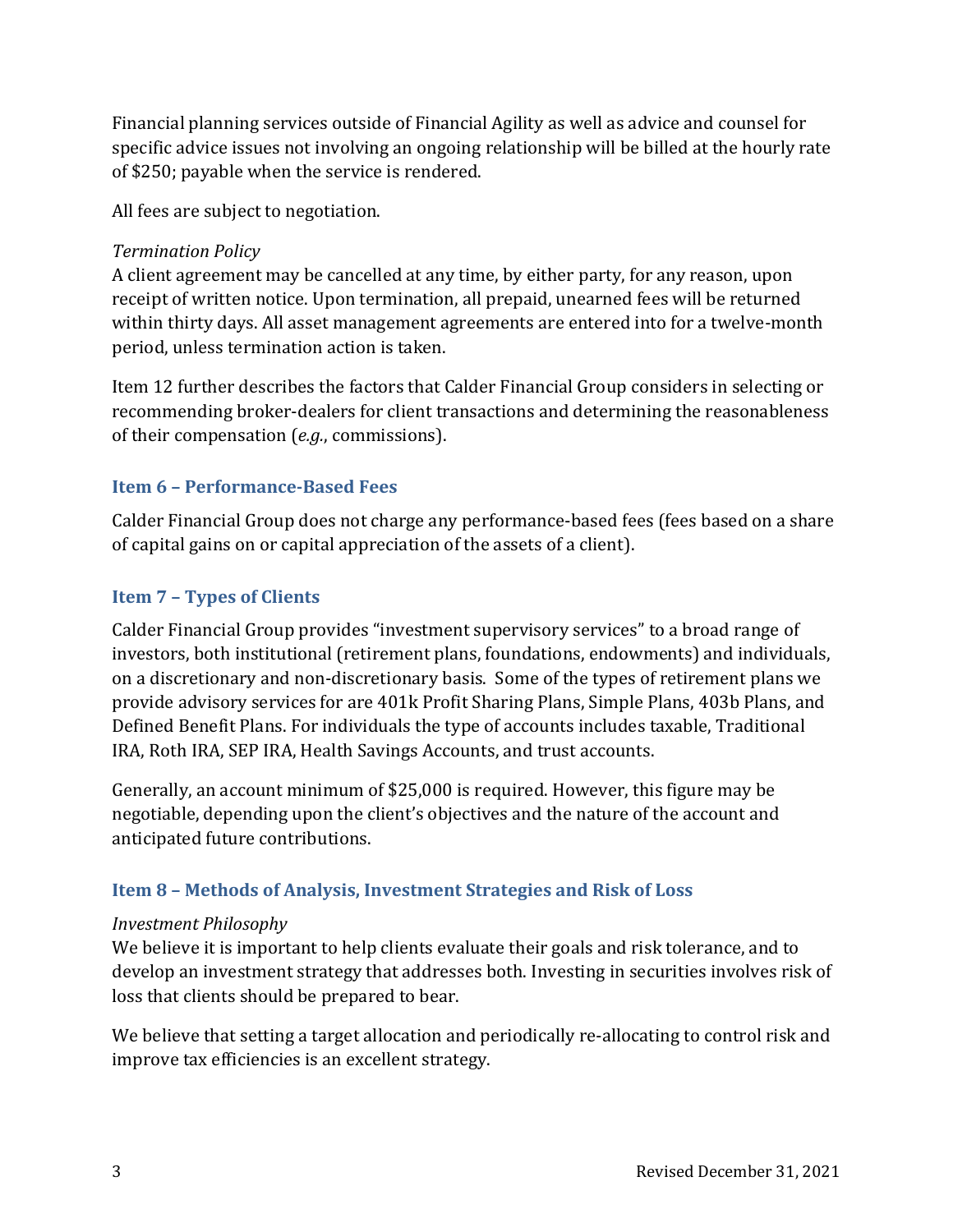We believe that using mutual funds managers with a broad mandate that enables them to have the flexibility to invest in areas of the market with the best long-term value will maximize long term investment returns.

#### *Investment Strategy*

Most people do not have the time, talent, or desire to manage investments on their own. That is why Calder Financial Group offers diversified, managed investment portfolios. Investing in securities involves risk of loss that clients should be prepared to bear.

Each managed model portfolio is established based on a specific asset allocation. Once you select an asset allocation model, Calder Financial Group does the rest. We handle the selection of individual investments, allocate your assets into investments with various style characteristics, rebalance the account to maintain asset allocation, and replace poor performing investments in the portfolio as it is necessary.

Everyone can benefit from active management of his or her investment portfolio. No more struggling over asset allocation and individual investment decisions on an ongoing basis. Calder Financial Group takes care of all these worries. We review our allocation percentages quarterly and rebalance tactically. The investments in our strategies are reviewed periodically in our investment committee meetings.

For our individual clients and smaller retirement plans, we offer 4 managed investment portfolios that vary in risk/reward levels.

- 1. CWS Conservative
- 2. CWS Conservative Growth
- 3. CWS Moderate Growth
- 4. CWS Growth

For our retirement plan client's, we offer 5 managed investment portfolios that vary in risk/reward levels.

- 1. Capital Preservation
- 2. Moderate Growth Global
- 3. Wealth Building Global
- 4. Equity Strategies
- 5. Equity Growth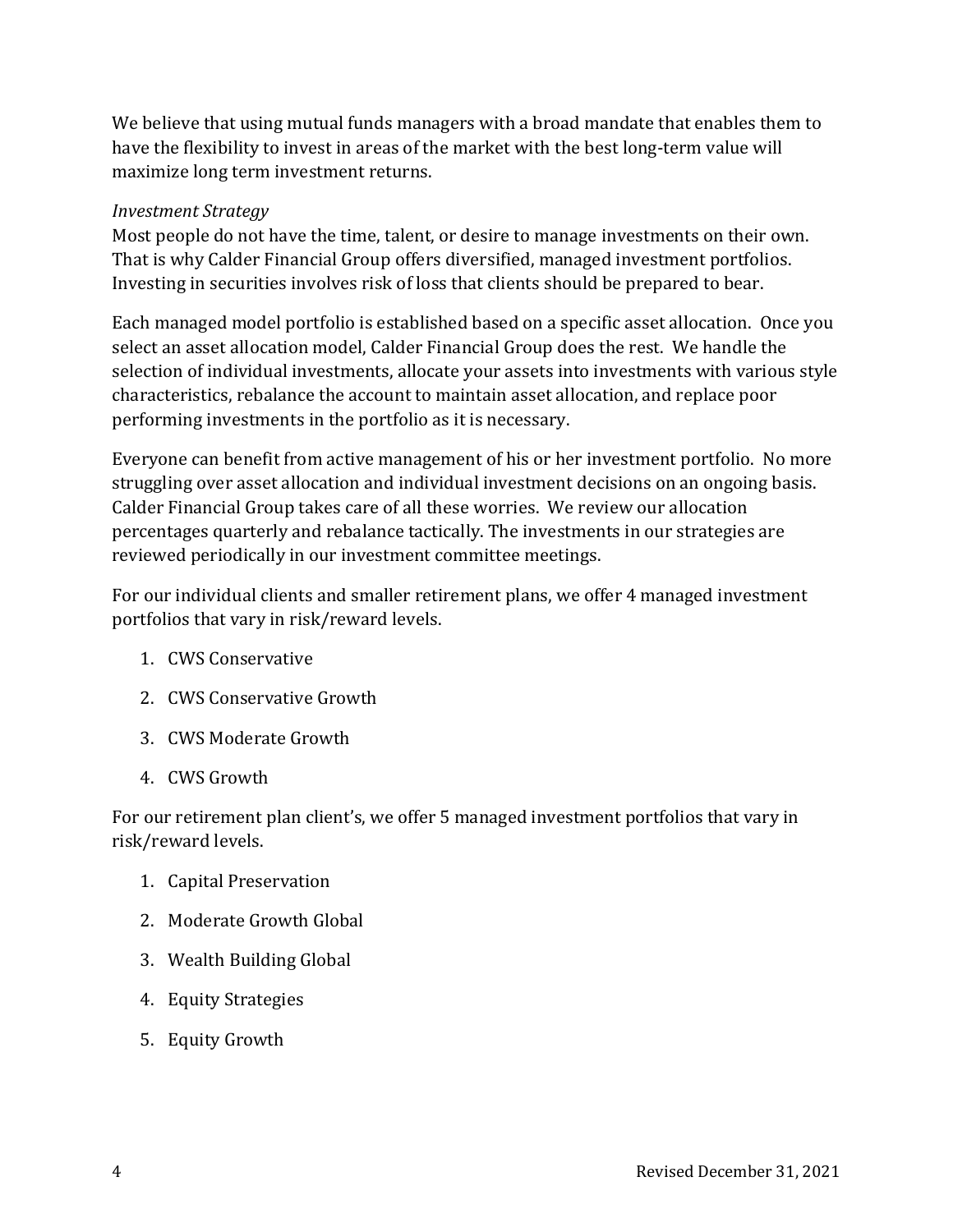## *Investment Strategy Risks*

The risk associated with asset allocation is that each class has different levels of risk and return, so each will behave differently over time. There is no guarantee that diversification among asset classes will grow a portfolio.

The risk associated with active management, which is a short-term purchase strategy. It generally assumes an advisor can predict how financial markets will perform in the shortterm. This may be very difficult and will incur a disproportionately higher amount of transaction costs compared to long-term investing. There are many factors that can affect financial market performance in the short-term (such as short-term interest rate changes, cyclical earnings announcements, etc.) but they may have a smaller impact over longer periods of times.

# *Recommended Securities and Their Risks*

Calder Financial Group use several types of securities in client portfolios including, but not limited to, mutual funds, exchange traded funds, master limited partnerships, stocks and bonds. Some of the risk associated with these securities include:

- Credit Risk: This is the risk that an issuer of a bond could suffer an adverse change in financial condition that results in a payment default, security downgrade, or inability to meet a financial obligation.
- Inflation Risk: This is the risk that inflation will undermine the performance of an investment and/or the future purchasing power of a client's assets.
- Interest Rate Risk: The chance that bond prices overall will decline because of rising interest rates.
- International Investing Risk: Investing in the securities of non-U.S. companies involves special risks not typically associated with investing in U.S. companies. Foreign securities tend to be more volatile and less liquid than investments in U.S. securities, and may lose value because of adverse political, social or economic developments overseas or due to changes in the exchange rates between foreign currencies and the U.S. dollar. In addition, foreign investments are subject to settlement practices, as well as regulatory and financial reporting standards, that differ from those of the U.S.
- Manager Risk: The chance that the proportions allocated to the various securities will cause the client's account to underperform relevant to benchmarks or other accounts with a similar investment objective.
- Master Limited Partnership (MLP) Tax Status Risk: MLPs must be organized and operated, and intend to continue to be organized and to operate, in a manner that will enable them to qualify as a MLP for federal income tax purposes. No assurance can be given that a MLP qualifies or will continue to qualify as a MLP. If a MLP fails to qualify as a MLP, it will be subject to federal income tax at regular corporate rates. If a MLP fails to qualify the funds available for distribution to investors would be greatly reduced for each of the years involved.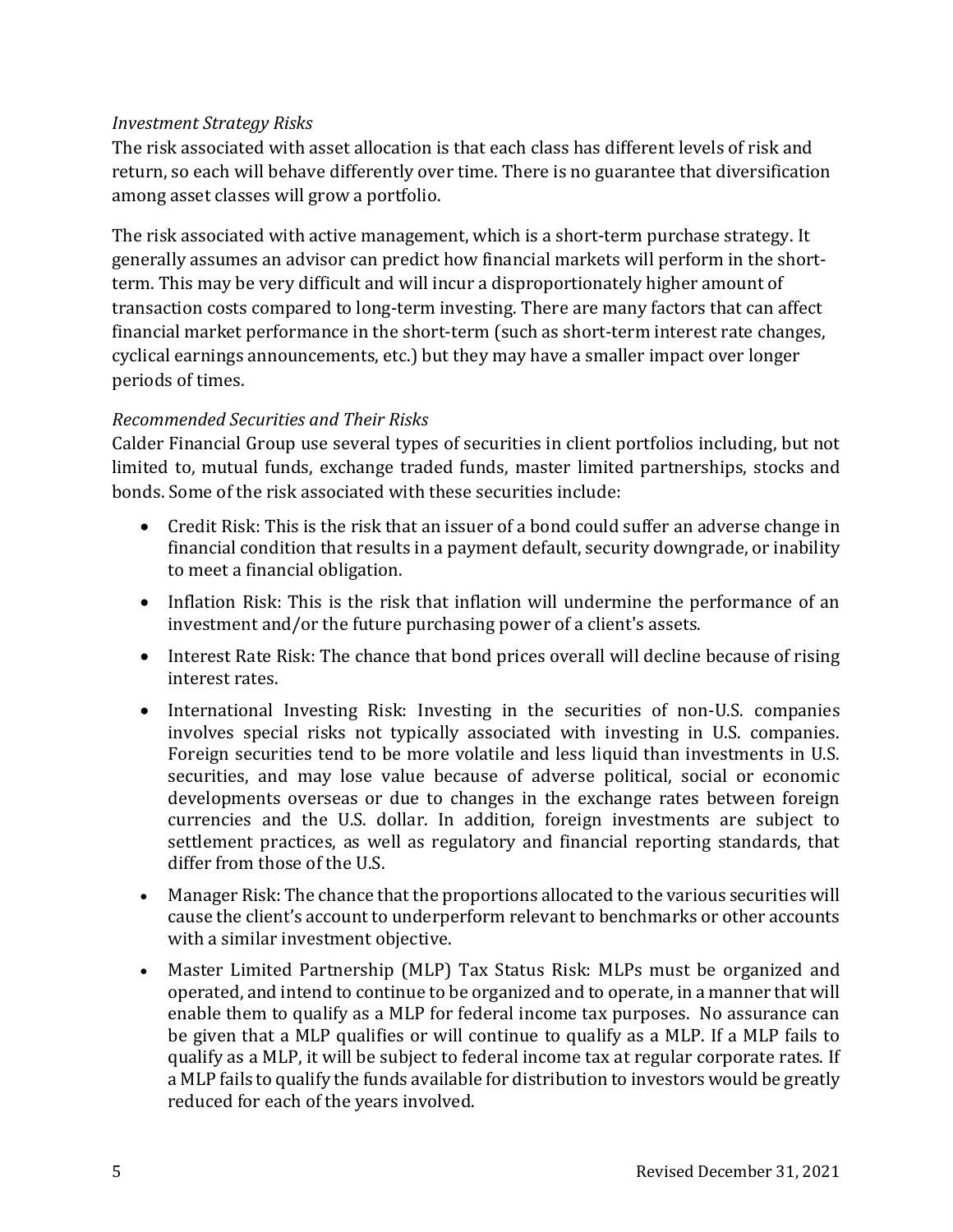• Stock market Risk: The chance that stock prices overall will decline. Stock markets tend to move in cycles, with periods of rising stock prices and periods of falling stock prices.

# <span id="page-8-0"></span>**Item 9 – Disciplinary Information**

Registered investment advisors are required to disclose all material facts regarding any legal or disciplinary events that would be material to your evaluation of Calder Financial Group or the integrity of Calder Financial Group management. Calder Financial Group has no information applicable to this Item.

# <span id="page-8-1"></span>**Item 10 – Other Financial Industry Activities and Affiliations**

Registered investment advisors are required to disclose all material facts regarding any other financial industry activities and affiliations. Calder Financial Group has a company related through common ownership called Calder Consulting Group, LLC. This company provides employee benefit consulting and third-party administration services for retirement plans. Calder Consulting Group charges fees that are separate from the investment advisor fees outlined in Item 5 above. The separate fees create a financial incentive to recommend this service. However, Calder Financial Group attempts to mitigate any conflicts of interest to the best of its ability by placing the client's interests ahead of its own and through the implementation of policies and procedures that address the conflict. Additionally, the client is informed that he or she always has the right to choose whether to act on the recommendation and he or she has the right to purchase recommended services through any provider.

The partners of Calder Financial Group are general partners in real estate investments through other entities. These investments include clients or potential clients of Calder Financial Group. There is a financial incentive to recommend these investments to clients. However, Calder Financial Group attempts to mitigate any conflicts of interest by placing the client's interest ahead of our own.

# <span id="page-8-2"></span>**Item 11 – Code of Ethics**

Calder Financial Group has adopted a Code of Ethics for all supervised persons of the firm describing its high standard of business conduct, and fiduciary duty to its clients. The Code of Ethics includes provisions relating to the confidentiality of client information, a prohibition on insider trading, a prohibition of rumor mongering, restrictions on the acceptance of significant gifts and the reporting of certain gifts and business entertainment items, and personal securities trading procedures, among other things. All supervised persons at Calder Financial Group must acknowledge the terms of the Code of Ethics annually, or as amended.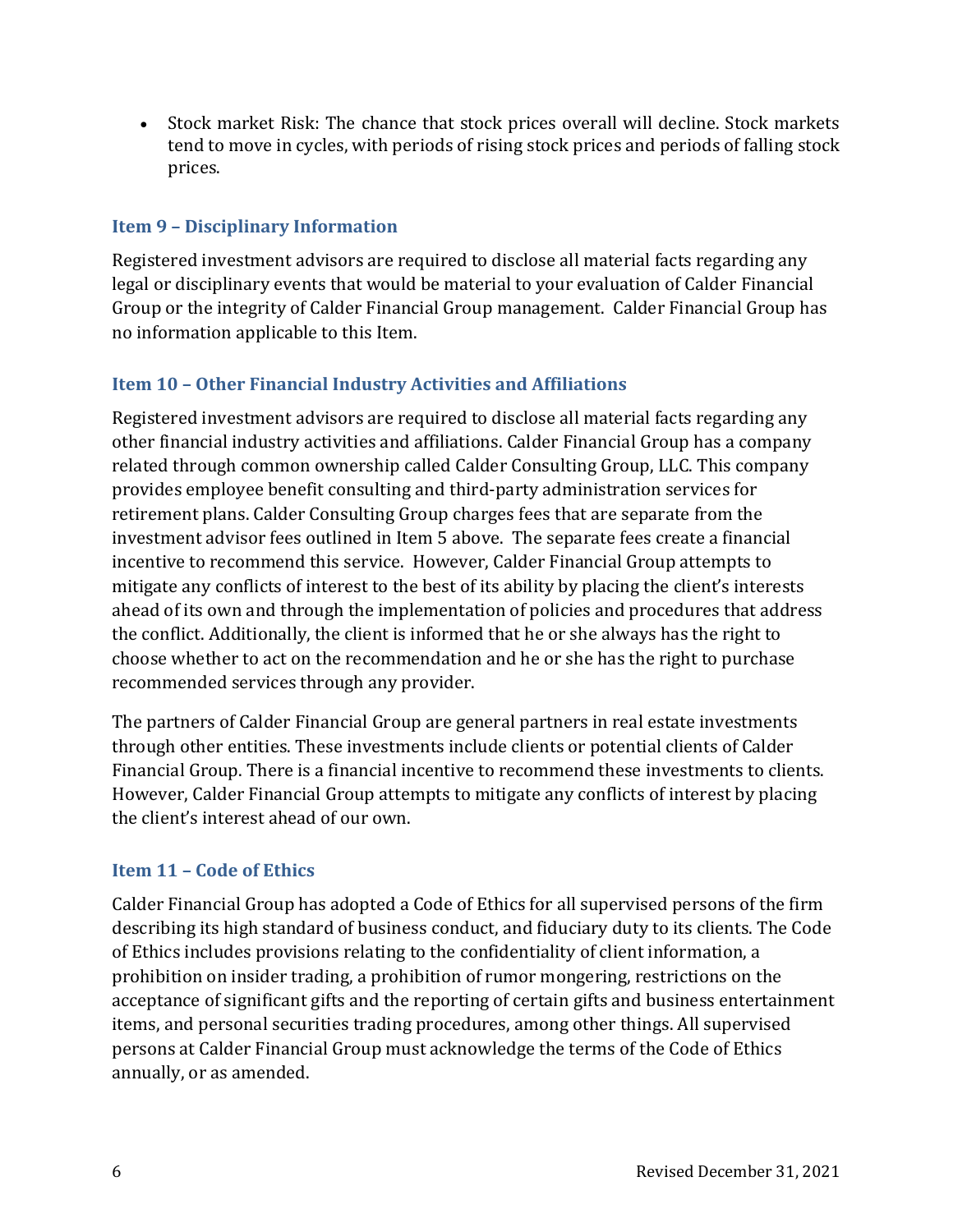Calder Financial Group anticipates that, in appropriate circumstances, consistent with clients' investment objectives, it will cause accounts over which Calder Financial Group has management authority to effect, and will recommend to investment advisory clients or prospective clients, the purchase or sale of securities in which Calder Financial Group, its affiliates and/or clients, directly or indirectly, have a position of interest. Calder Financial Group's employees and persons associated with Calder Financial Group are required to follow Calder Financial Group's Code of Ethics. Subject to satisfying this policy and applicable laws, officers, directors and employees of Calder Financial Group and its affiliates may trade for their own accounts in securities which are recommended to and/or purchased for Calder Financial Group's clients. The Code of Ethics is designed to assure that the personal securities transactions, activities and interests of the employees of Calder Financial Group will not interfere with (i) making decisions in the best interest of advisory clients and (ii) implementing such decisions while, at the same time, allowing employees to invest for their own accounts. Under the Code certain classes of securities have been designated as exempt transactions, based upon a determination that these would materially not interfere with the best interest of Calder Financial Group's clients. In addition, the Code requires pre-clearance of many transactions, and restricts trading in close proximity to client trading activity. Nonetheless, because the Code of Ethics in some circumstances would permit employees to invest in the same securities as clients, there is a possibility that employees might benefit from market activity by a client in a security held by an employee. Employee trading is continually monitored under the Code of Ethics, and to reasonably prevent conflicts of interest between Calder Financial Group and its clients.

Calder Financial Group's clients or prospective clients may request a copy of the firm's Code of Ethics by contacting Dirk Racette.

It is Calder Financial Group's policy that the firm will not affect any principal or agency cross securities transactions for client accounts. Calder Financial Group will also not cross trades between client accounts. Principal transactions are generally defined as transactions where an advisor, acting as principal for its own account or the account of an affiliated broker-dealer, buys from or sells any security to any advisory client. A principal transaction may also be deemed to have occurred if a security is crossed between an affiliated hedge fund and another client account. An agency cross transaction is defined as a transaction where a person acts as an investment advisor in relation to a transaction in which the investment advisor, or any person controlled by or under common control with the investment advisor, acts as broker for both the advisory client and for another person on the other side of the transaction.

#### <span id="page-9-0"></span>**Item 12 – Brokerage Practices**

For discretionary clients, Calder Financial Group requests that it be provided with written authority to determine which securities are bought or sold and the amounts thereof. In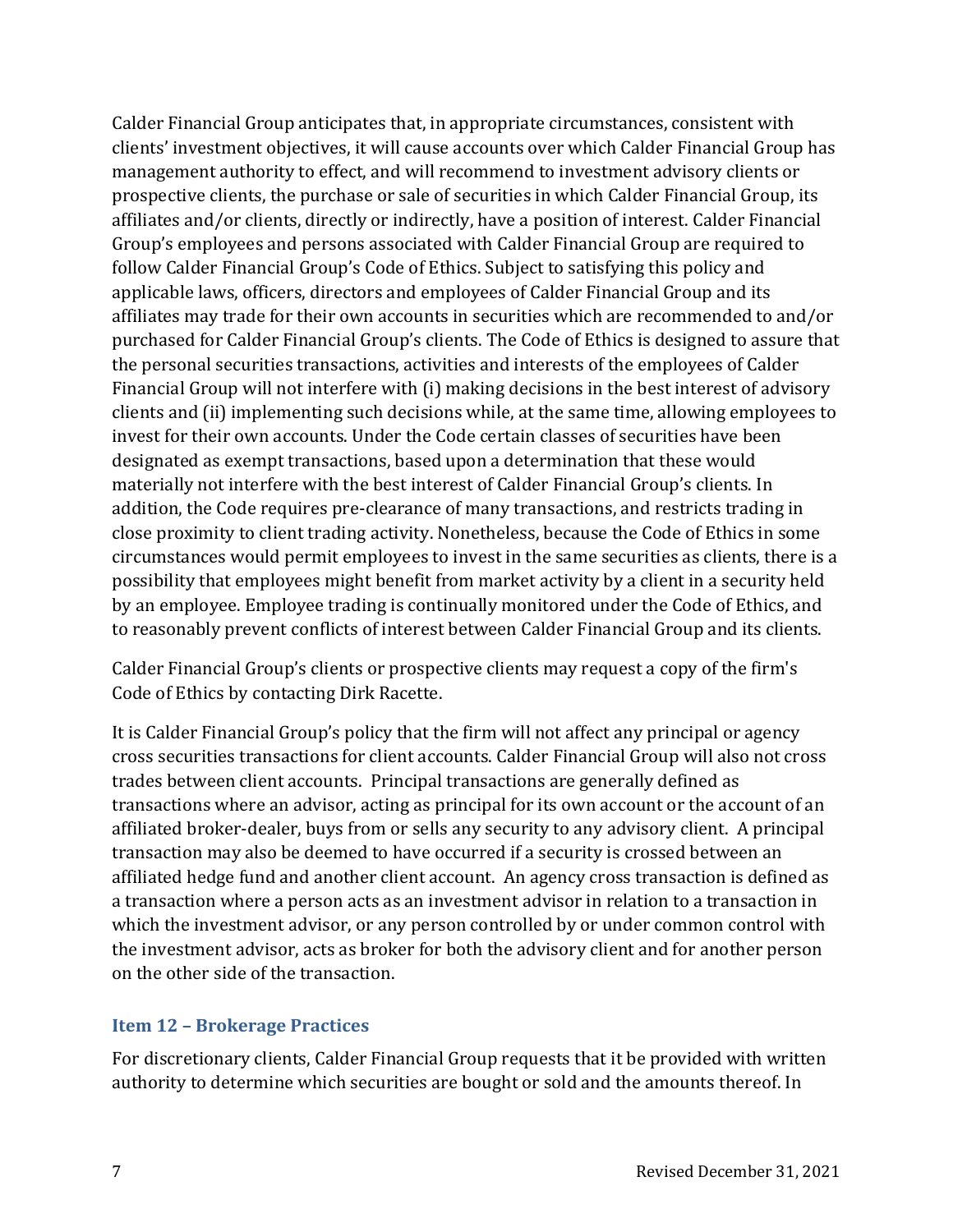certain situations, we may also be given the authority to determine the broker or dealer used and the commission rate paid.

Certain affiliated accounts may trade in the same securities with client accounts on an aggregated basis when consistent with Calder Financial Group obligation of best execution. In such circumstances, the affiliated and client accounts will share commission costs equally and receive securities at a total average price. Calder Financial Group will retain records of the trade order (specifying each participating account) and its allocation, which will be completed prior to the entry of the aggregated order. Completed orders will be allocated as specified in the initial trade order. Partially filled orders will be allocated on a pro rata basis. Any exceptions will be explained on the Order.

For selection of the broker or dealer and the commission rates paid, Calder Financial Group will select those brokers or dealers which will provide the best services at the lowest commission rates possible. Brokers are chosen to execute transactions for a variety of reasons. Brokers who provide ongoing services such as price quotations, stock information, etc. are used. The reasonableness of commissions are based on the broker's ability to provide professional services, e.g. best execution, competitive commission rates, research or other services which will help the applicant in providing investment management services to the clients. Ongoing research on a wide range of securities is obtained from broker(s) who maintain large research departments. An annual level of commissions required to obtain such services is agreed upon. The current minimum commission fee for securities trans. (common & preferred stocks & bonds) is \$0 per share for all accounts that have agreed to receive correspondence electronically and for accounts over \$1 million. For accounts that elect to receive paper information and accounts under \$1 million pay \$4.95 per trade. While all clients may benefit from such research, commissions to pay the agreed upon sum may come from only a portion of the accounts under management. All commissions are negotiated.

Many clients, when undertaking an advisory relationship, already have their own brokers and they will instruct applicant to execute all transactions through the same. At times, we may suggest the use of certain brokers to a client in need of assistance. Recommendations are based on past experience with these brokers and their professional qualifications. If Calder "trades away" there could be an additional charge to the client. However, no client is under any obligation to affect trades through any recommended broker. Calder Financial Group does not receive research soft dollars or other products and services (other than execution) from a broker-dealer or a third party in connection with client securities transactions.

# <span id="page-10-0"></span>**Item 13 – Review of Accounts**

The firm's compliance officer periodically reviews client accounts or financial plans. These reviews will vary depending on the type of client account we are managing including the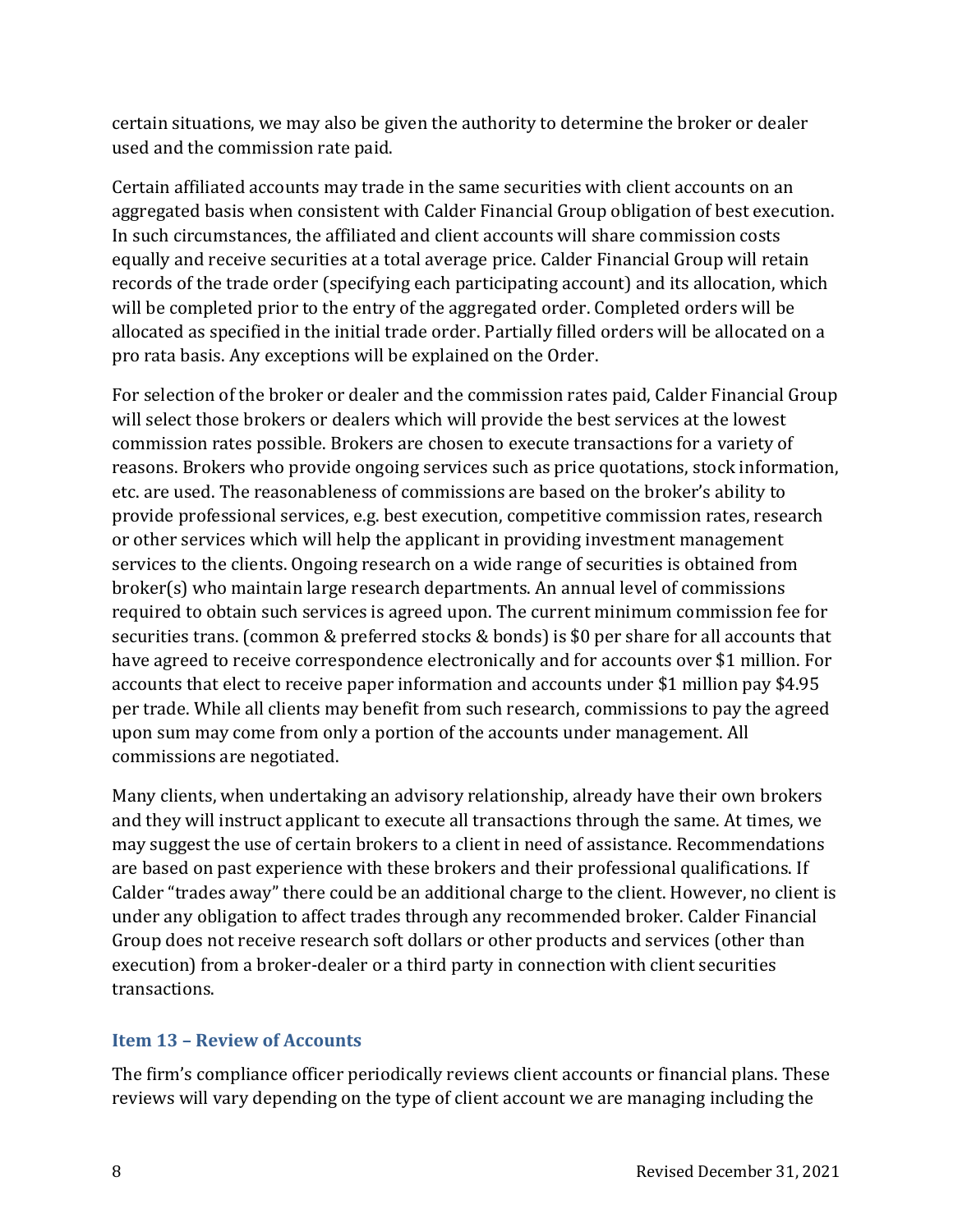client's time horizon. Since our client data is downloaded electronically into our Morningstar Portfolio Management System on a daily basis many accounts are reviewed as much as daily or at least on a weekly basis. Client contact takes place via phone, email or personal meeting and in most cases a personal meeting takes place at least annually with other forms of contact taking place throughout the year.

The nature of the review will include but are not limited to such things as:

- Compare current overall allocation in equities and fixed income to the investment strategy agreed to.
- Compare current overall allocation to a potential new allocation based on changes to the client's current situation. Changes to a client's situation could be of a financial nature, health issues, or family conditions.
- Overall market discussion including economic conditions to determine if a change is warranted to the client's investment allocation or overall strategy.

Calder Financial Group has an investment committee that meets at least monthly. The committee reviews current market research, recommended mutual fund holdings, and account performance.

Clients will receive reports from our Morningstar Office System. Depending on what a client wishes to receive, reports consist of an updated appraisal of securities and cash showing cost, market value, and a summary of the appraisal showing percentage of total account by asset category and percentage yield of each. We request that clients review and compare our Morningstar reports to the account statements from the custodian.

# <span id="page-11-0"></span>**Item 14 – Client Referrals and Other Compensation**

Calder Financial Group does not pay referral fees or receive compensation from any thirdparty for providing investment advice to its clients.

# <span id="page-11-1"></span>**Item 15 – Custody**

Calder Financial Group has custody of client assets through standard letters of authorization. Clients receive a monthly statement from the broker dealer, bank or other qualified custodian (Fidelity Investments and Charles Schwab are our primary custodians) that holds and maintains client's investment assets. Calder Financial Group urges you to carefully review such statements and compare such official custodial records to the account statements and other information that we may provide to you from our Morningstar Office System. Our statements may vary from custodial statements based on accounting procedures, reporting dates, or valuation methodologies of certain securities.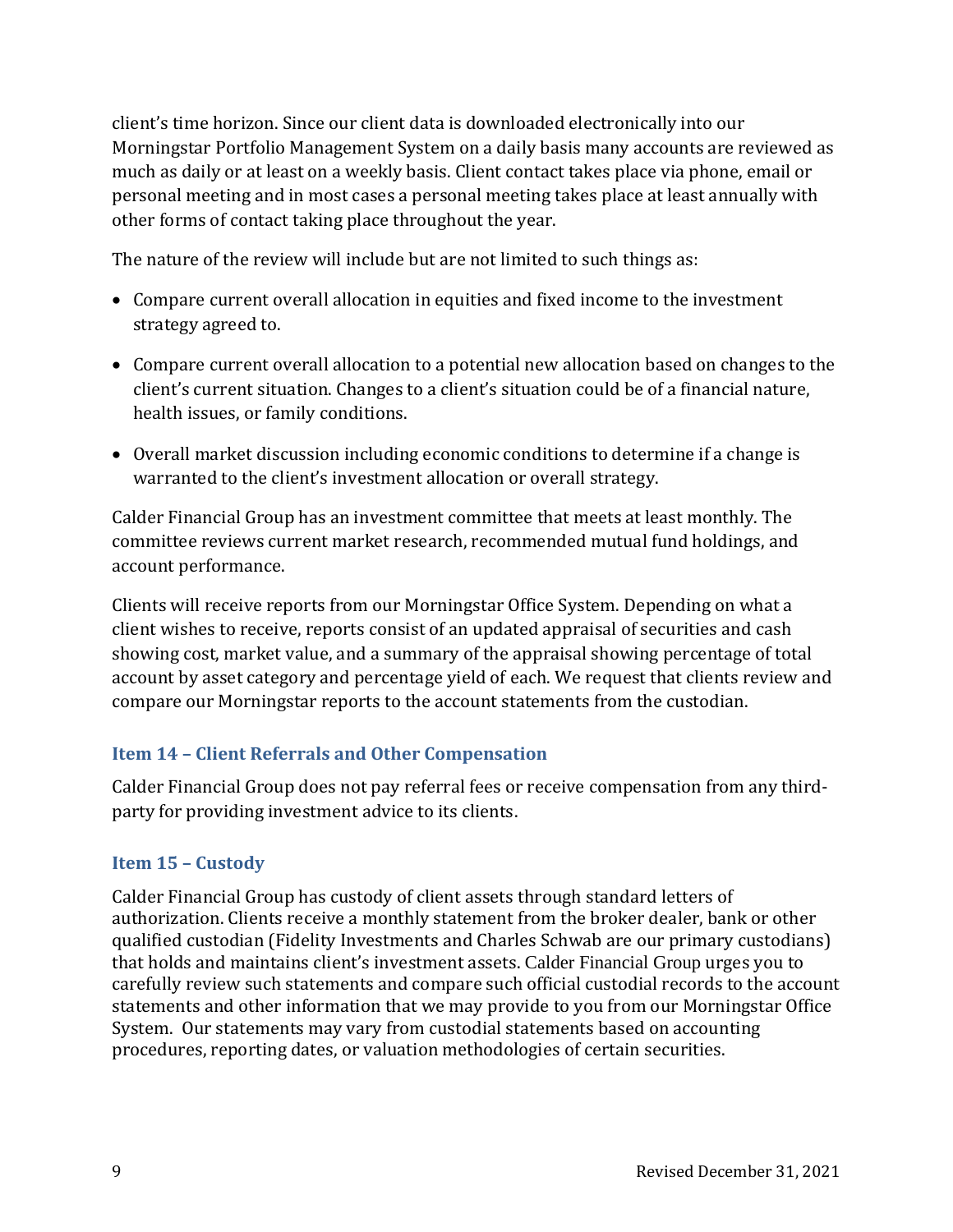The SEC issued a no‐action letter ("Letter") with respect to the Rule 206(4)‐2 ("Custody Rule") under the Investment Advisors Act of 1940 ("Advisors Act"). The letter provided guidance on the Custody Rule as well as clarified that an advisor who has the power to disburse client funds to a third party under a standing letter of instruction ("SLOA") is deemed to have custody. As such, our firm has adopted the following safeguards in conjunction with our custodian, Fidelity:

- The client provides an instruction to the qualified custodian, in writing, that includes the client's signature, the third party's name, and either the third party's address or the third party's account number at a custodian to which the transfer should be directed.
- The client authorizes the investment advisor, in writing, either on the qualified custodian's form or separately, to direct transfers to the third party either on a specified schedule or from time to time.
- The client's qualified custodian performs appropriate verification of the instruction, such as a signature review or other method to verify the client's authorization and provides a transfer of funds notice to the client promptly after each transfer.
- The client has the ability to terminate or change the instruction to the client's qualified custodian.
- The investment advisor has no authority or ability to designate or change the identity of the third party, the address, or any other information about the third party contained in the client's instruction.
- The investment advisor maintains records showing that the third party is not a related party of the investment advisor or located at the same address as the investment advisor.
- The client's qualified custodian sends the client, in writing, an initial notice confirming the instruction and an annual notice reconfirming the instruction.

# <span id="page-12-0"></span>**Item 16 – Investment Discretion**

For discretionary clients, Calder Financial Group requests that it be provided with written authority to determine which securities are bought or sold and the amounts thereof. When selecting securities and determining amounts, Calder Financial Group observes the investment policies, limitations and restrictions of the clients for which it advises. For registered investment companies, Calder Financial Group's authority to trade securities may also be limited by certain federal securities and tax laws that require diversification of investments and favor the holding of investments once made. In certain situations, we may also be given the authority to determine the broker or dealer used and the commission rate paid.

Investment guidelines and restrictions by the client must be provided to Calder Financial Group in writing.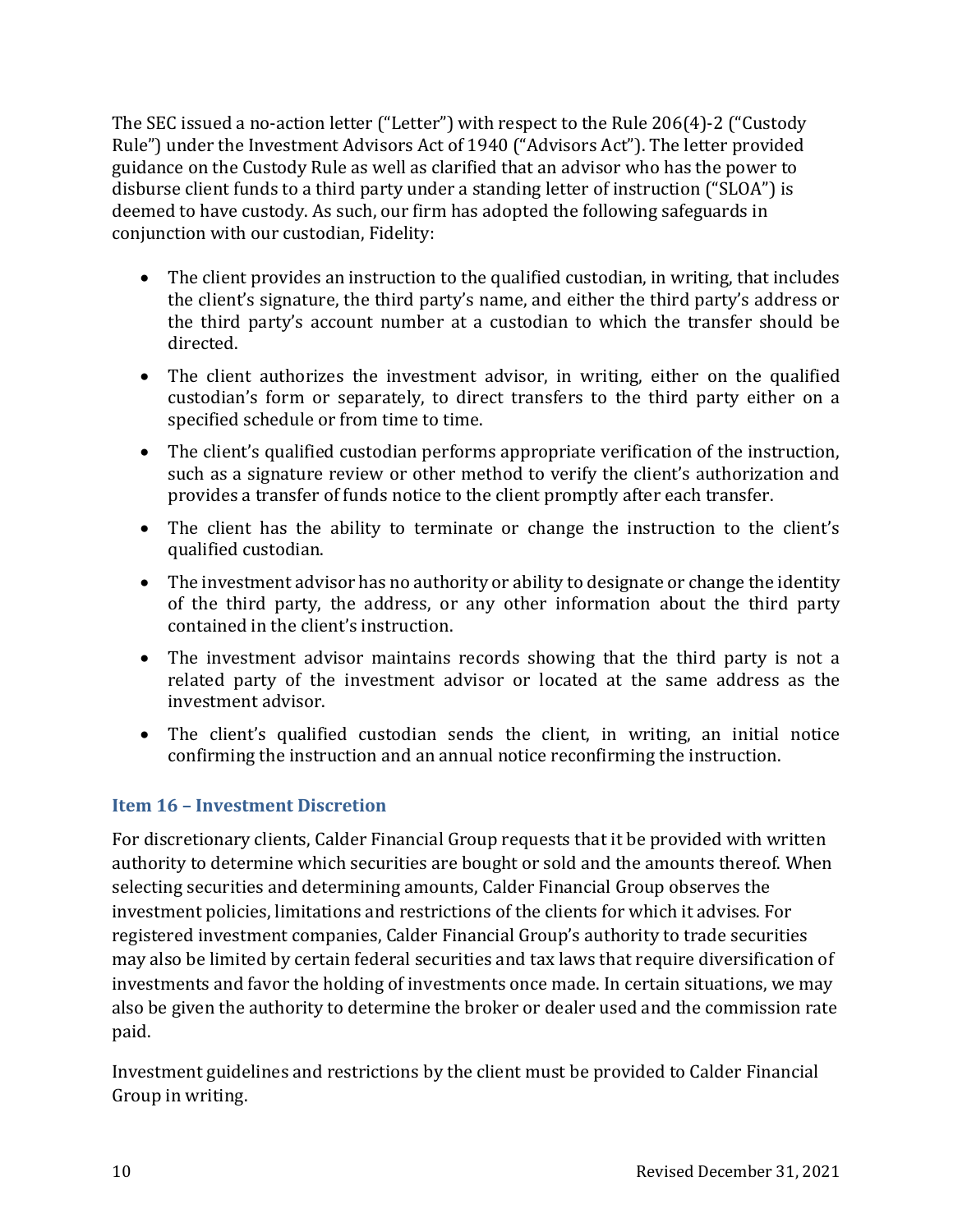#### <span id="page-13-0"></span>**Item 17 – Voting Client Securities**

Proxies are received in the mail and are voted at [www.proxyvote.com.](http://www.proxyvote.com/) In most cases we vote with the board's recommendations on the proxy unless the proxy involves an unusual vote that requires additional research as determined by the Compliance Officer and Investment Committee. Please note that a conflict of interest would exist when Calder or any of its employees or affiliates has a direct or indirect economic stake in the outcome of a proxy vote. Clients may obtain a copy of Calder Financial Group's complete proxy voting policies and procedures upon request.

Clients may instruct Calder on how to vote the securities held in their accounts by submitting a written request. Clients may also receive a copy of Calder's voting record for their investments upon request.

# <span id="page-13-1"></span>**Item 18 – Financial Information**

Registered investment advisors are required in this Item to provide you with certain financial information or disclosures about Calder Financial Group's financial condition. Calder Financial Group has no financial commitment that impairs its ability to meet contractual and fiduciary commitments to clients and has not been the subject of a bankruptcy proceeding.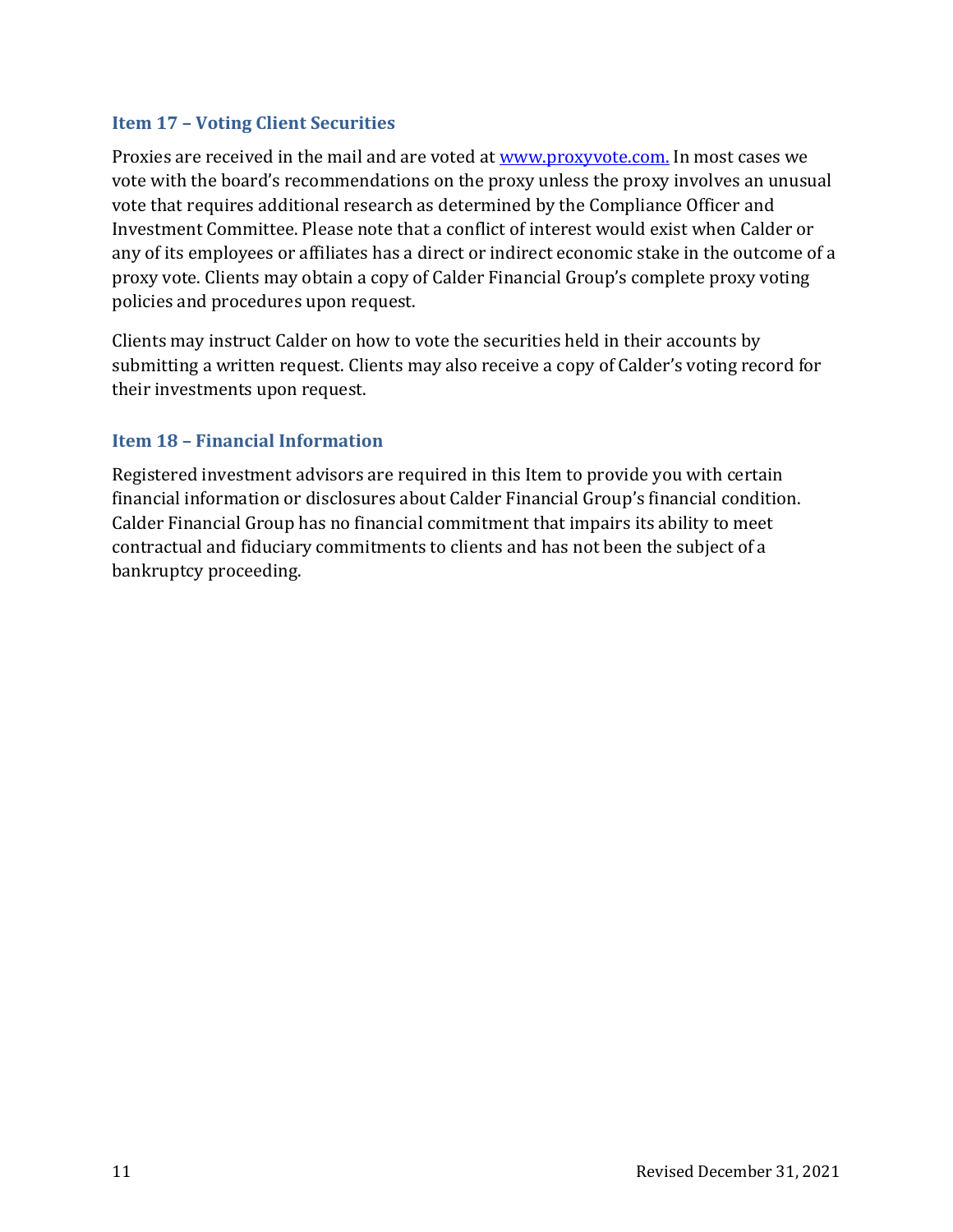

1331 Lake Drive SE - Suite 100 Grand Rapids, MI 49506 Phone: 616-235-2442 www.calderadvisors.com December 31, 2021

# <span id="page-14-0"></span>**Firm Supplemental Brochure – ADV Part 2B**

<span id="page-14-1"></span>This Brochure Supplement provides information about Calder Financial Group's investment advisor representatives that supplements the firm's Brochure. You should have received a copy of that Brochure. Please contact us at 616-235-2442 or email dirk@calderadvisors.com if you did not receive that Brochure or if you have any questions about the contents of this supplement.

Additional information about Calder Financial Group's investment advisor representatives is available on the SEC's website at www.advisorinfo.sec.gov. You can search this site by a unique identifying number, known as a CRD number.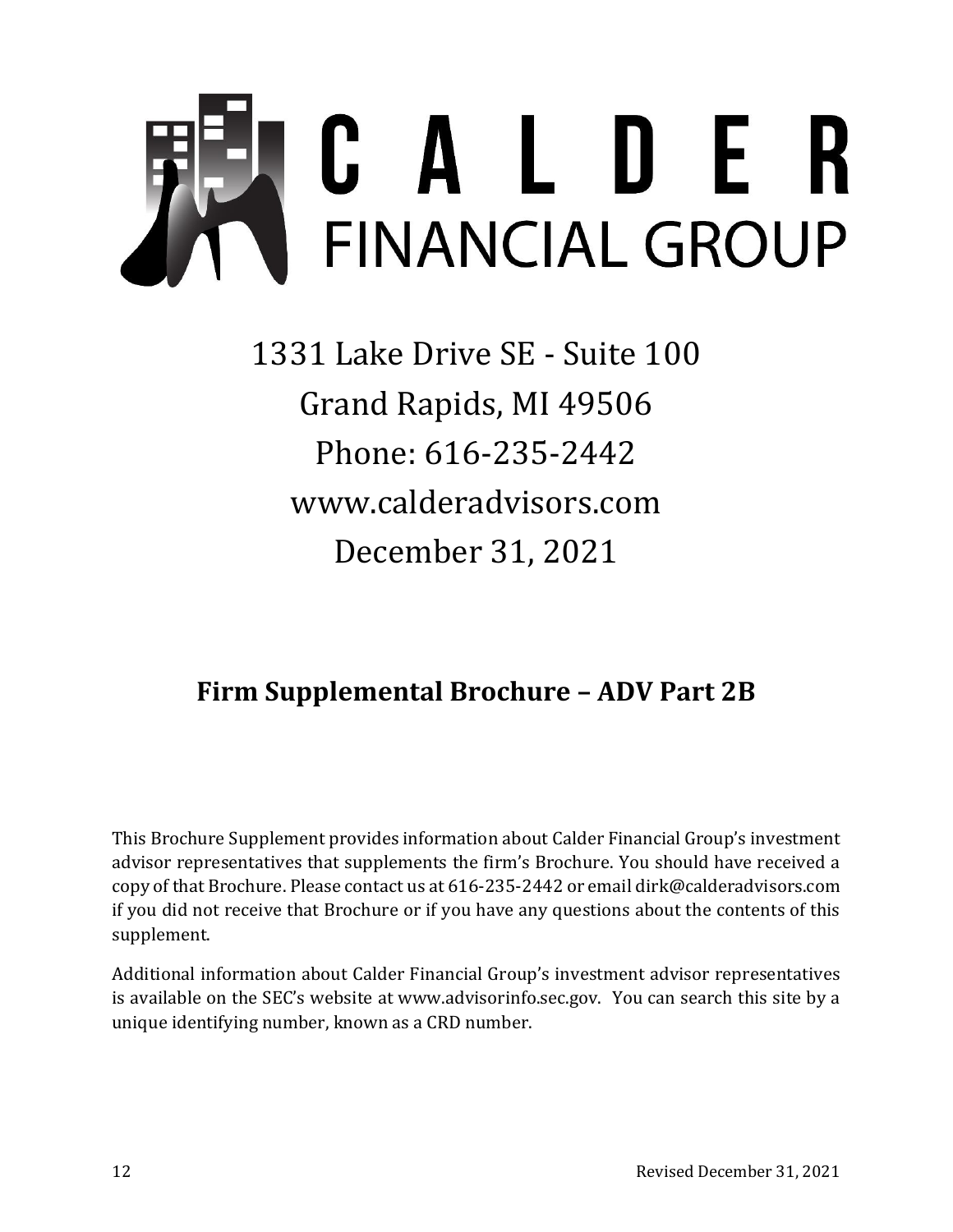# <span id="page-15-0"></span>**Item 2 – Educational Background and Business Experience**

# *G. Dirk Racette, Chief Executive Officer & Senior Wealth Manager*

- $\blacksquare$  Born in 1961.
- Received a Bachelor of Science in Business Administration from Aquinas College in 1983.
- Passed the CPA exam in 1988.
- Received CPA certificate in 1989. A Certified Public Accountant is a designation given by the American Institute of Certified Public Accountants to those who meet education and experience requirements and pass an exam.
	- o *Issued by*: Michigan Board of Accountancy
	- o *Prerequisites/Experience Required*: Two years (4000 hours) of qualifying experience.
	- o *Educational Requirements*: Minimum standard requirements include passing of the *Uniform Certified Public Accountant Examination,* 150 semester units of college education, and 1 year of accounting related experience.
	- o *Examination Type*: Uniform Certified Public Accountant Examination
	- o *Continuing Education/Experience Requirements*: 40 hours of CPE every year
- General Partner in Calder Holdings Group, LLC 2021
- General Partner in C28 Holdings Group, LLC 2022

*Business Experience:*

- 2007 Present. Chief Executive Officer and Senior Wealth Manager for Calder Financial Group (Michigan)
- 1998 2007. Treasurer, Chief Financial Officer and Senior Portfolio Manager for Stokes & Stocking, Inc. (Michigan)
- 1996-1998. VP of Finance and Portfolio Manager for Stocking Securities Corp. (Michigan)
- 1987-1996. Senior Manager for Rehmann Robson, a CPA firm (Michigan)
- 1983-1987. Controller for Buys MacGregor & Co., a broker-dealer (Michigan)

#### *Brian Riefepeters, Partner & Financial Consultant*

- Born in 1983.
- Received a Bachelor of Arts in Mathematics and Economics with minors in both Statistics and Finance from St Olaf College in 2005.
- Received the Fellowship of the society of Actuaries (FSA) designation in the Retirement Benefits Track in 2011.
- Received the Enrolled Actuary (EA) designation in 2011. An Enrolled Actuary is any individual who has satisfied the standards and qualifications as set forth in the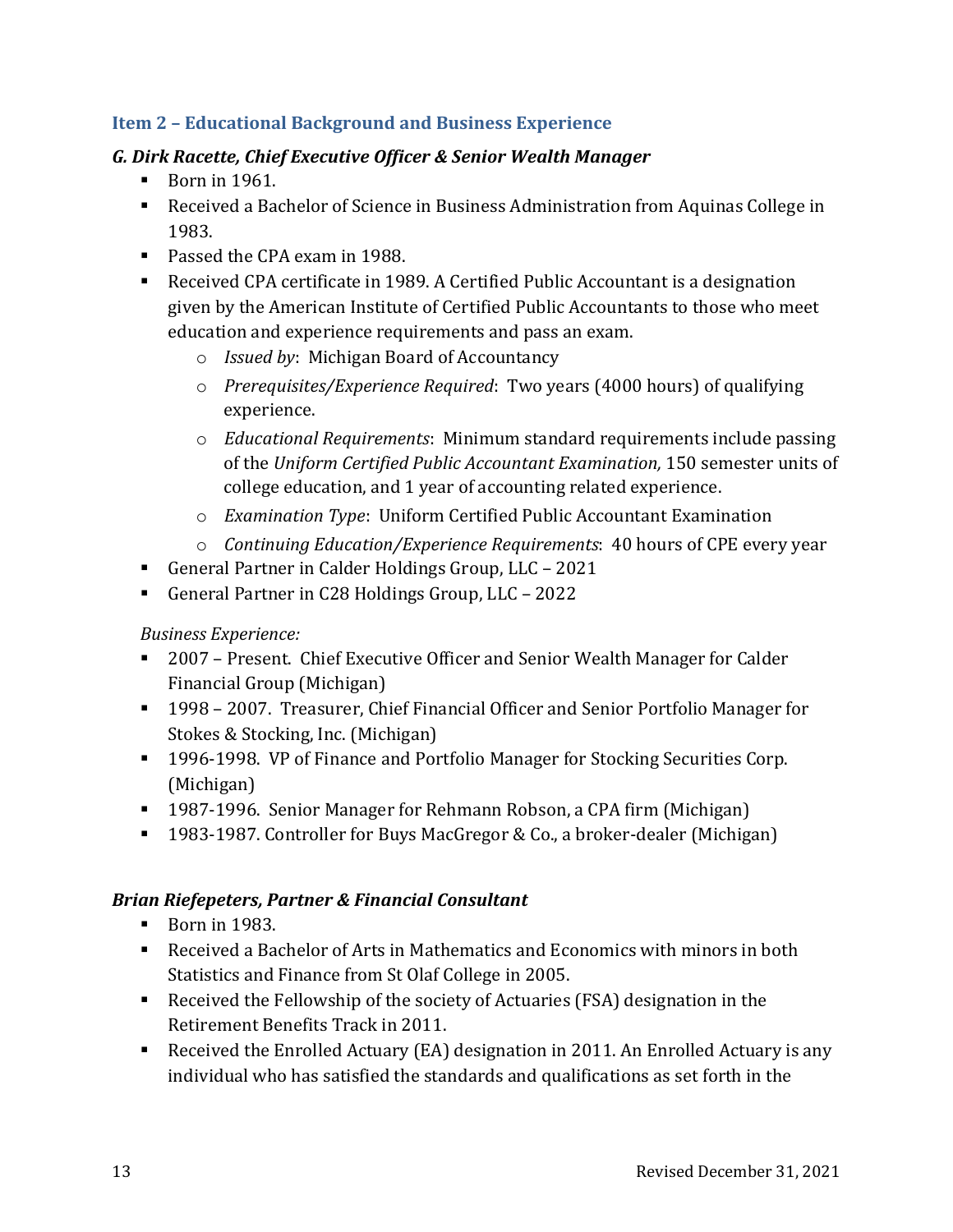regulations of the Joint Board to perform actuarial services required under the Employee Retirement Income Security Act of 1974(ERISA).

- o Issued by: Internal Revenue Service
- o Prerequisites/Experience Required: Pass a background check to ensure that applicant has not engaged in any conduct that would justify the suspension of an enrolled agent from practice before the IRS.
- o Educational Requirements: Applicant becomes an EA by either:
	- Pass a written exam or
	- Have accept IRS experience
- o Examination Type: Written
- o Continuing Education/Experience Requirements: 72 hours of continuing education credit over a three-year enrollment period, with a minimum of 16 hours each year. Also, six hours of ethics training over a three-year enrollment period.
- General Partner in Calder Holdings Group, LLC 2021
- General Partner in C28 Holdings Group, LLC 2022

# *Business Experience:*

- January 2019 Present. Financial Consultant for Calder Financial Group (Michigan)
- 2013 2018. Head of Benefits and Compensation for Amway (Michigan)
- 2007 2013. Consulting Actuary for Fidelity Investments (Illinois)

# *Daren Shavell, Partner & Senior Wealth Manager*

- $\blacksquare$  Born in 1979.
- Received a Bachelor of Language Science and Arts degree from University of Michigan in 2001.
- CFA Charter Holder; August 2015.
	- o Issued by: CFA Institute
	- o Prerequisites/Experience Required: Candidate must meet one of the following requirements:
		- Undergraduate degree and 4 years of professional experience involving investment decision-making, or
		- 4 years qualified work experience (full time, but not necessarily investment related)
	- o Educational Requirements: [Self-study program](http://www.cfainstitute.org/cfaprog/index.html) (250 hours of study for each of the 3 levels)
	- o Examination Type: 3 course exams
	- o Continuing Education/Experience Requirements: None
- General Partner in Calder Holdings Group, LLC 2021
- General Partner in C28 Holdings Group, LLC 2022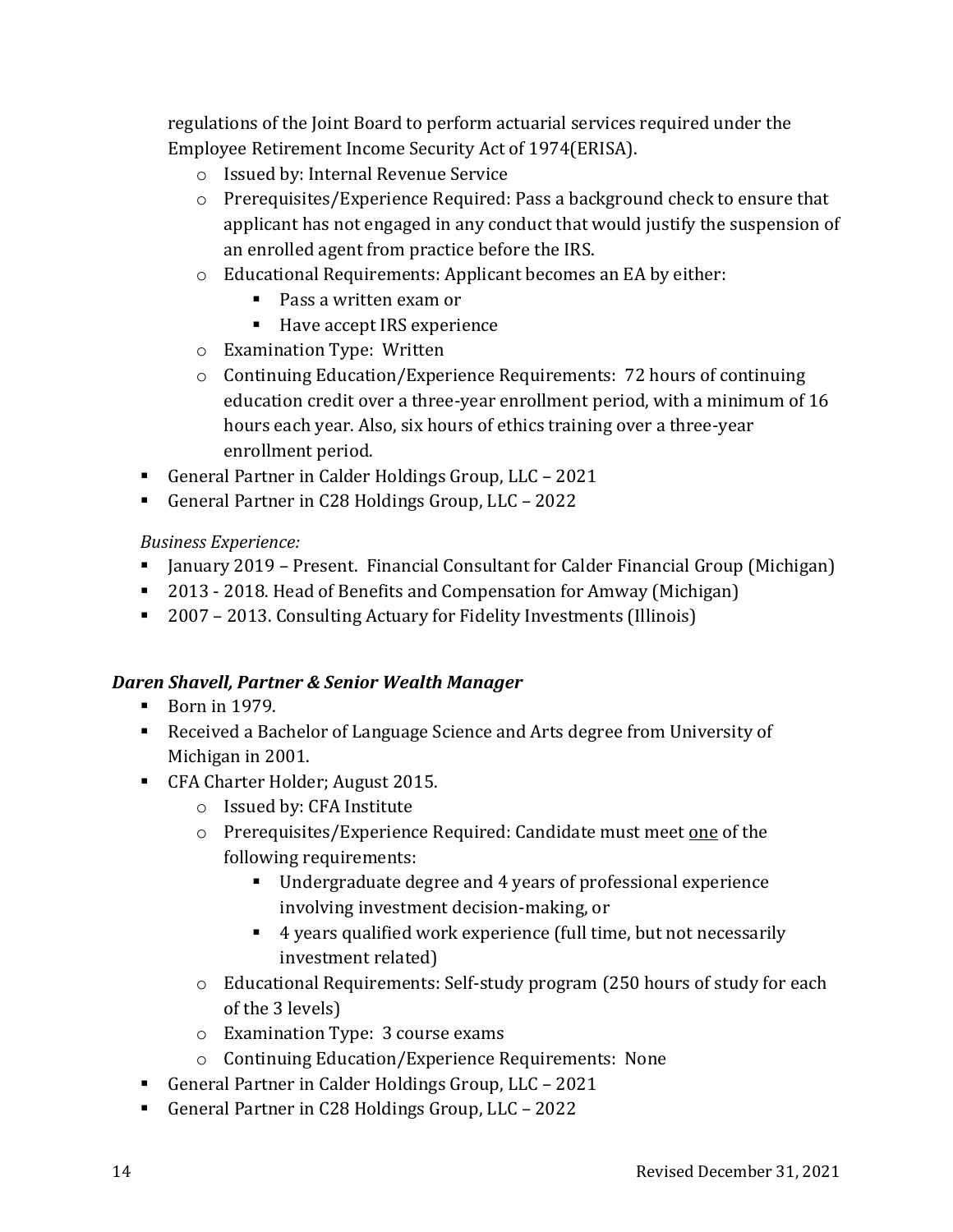# *Business Experience:*

- March 2019 Present. Senior Wealth Manager for Calder Financial Group (Michigan)
- 2014 March 2019. Portfolio Manager for Centennial Securities (Michigan)

# *Robert R. Stark, Senior Wealth Manager*

- $\blacksquare$  Born in 1943.
- Received a Bachelor of Arts & Communication from Michigan State University in 1965.

# *Business Experience:*

- 2020 Present. Senior Wealth Manager for Calder Financial Group (Michigan)
- 2007 2019. President and Senior Wealth Manager for Calder Investment Advisors (Michigan)
- 1999 2007. President and Senior Portfolio Manager for Stokes & Stocking, Inc. (Michigan)
- 1999-1999. Assistant Vice President for McDonald Investments. (Michigan)
- 1997-1999. President for ItrinSync Technology (Michigan)
- 1988-1997. Second Vice President for Michigan National Bank (Michigan)

# *Thomas D. Glover, Senior Wealth Manager*

- $\blacksquare$  Born in 1964.
- Received a Bachelor of Science degree in Accounting from Calvin College in 1986.
- Received a Masters in Business Administration from Western Michigan University in 1994.
- Completed the CFP® approved coursework at the College for Financial Planning and passed the CFP® exam in 2004. A Certified Financial Planner is a professional certification mark for financial planners conferred by the Certified Financial Planner Board of Standards (CFP Board) in the United States.
	- o *Prerequisites/Experience Required:* Candidate must meet the following requirements: A bachelor's degree (or higher) from an accredited college or university, and 3 years of full-time personal financial planning experience
	- o *Educational Requirements:* Candidate must complete a [CFP-board registered](http://www.cfp.net/become/programs.asp)  [program,](http://www.cfp.net/become/programs.asp) or hold one of the following: CPA; ChFC; Chartered Life Underwriter (CLU); CFA; Ph.D. in business or economics; Doctor of Business Administration; or Attorney's License
	- o *Examination Type:* CFP Certification Examination
	- o *Continuing Education/Experience Requirements:* 30 hours every 2-years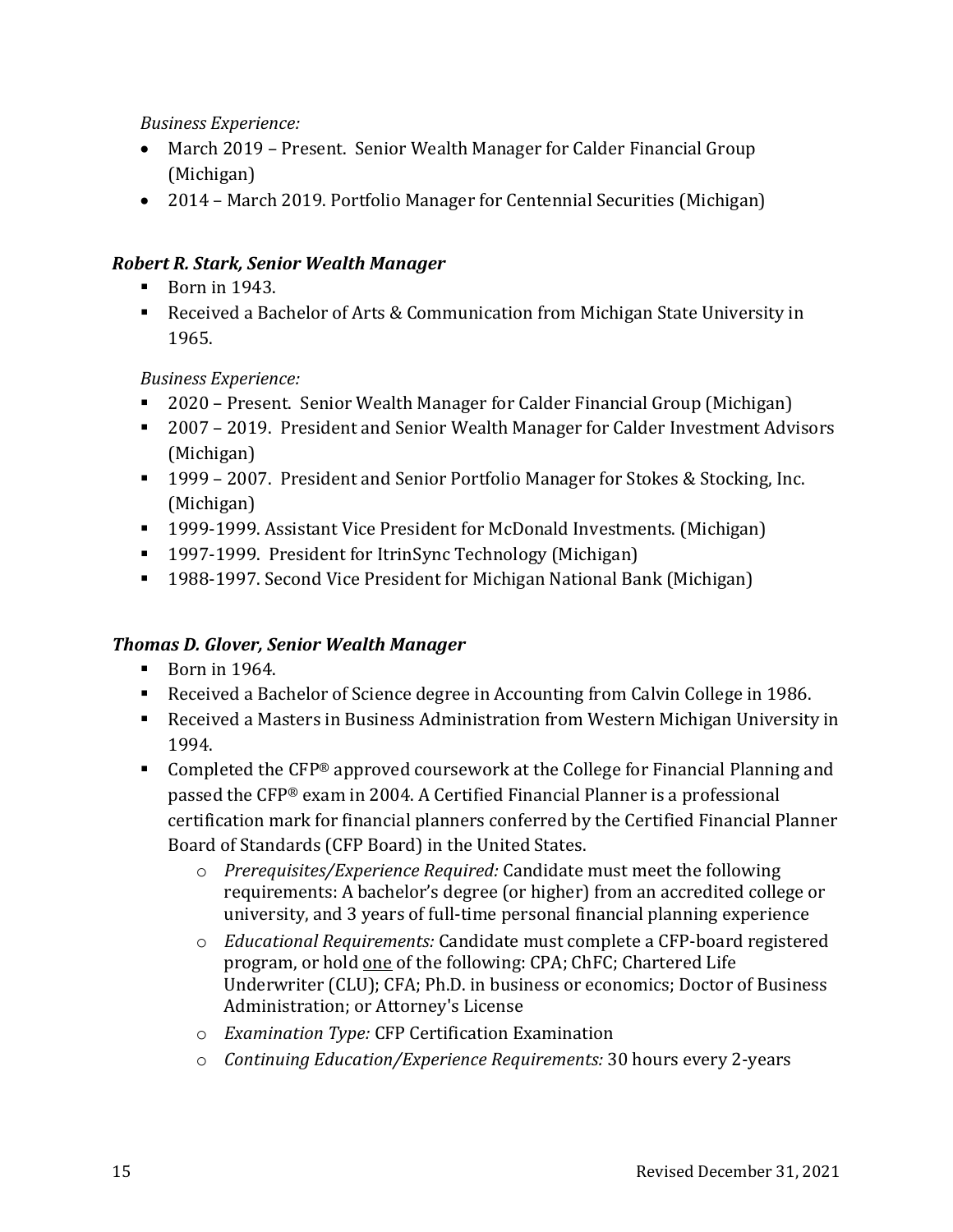*Business Experience:*

- 2007 Present. Senior Wealth Manager for Calder Financial Group (Michigan)
- 2000 2007. Portfolio Manager and VP of Finance for Stokes & Stocking, Inc. (Michigan)

# *Patrick Newcombe, Senior Wealth Manager*

- $\blacksquare$  Born in 1947.
- Received a Bachelor of Arts in Psychology from Aquinas College in 1969.
- Completed the CFP® approved coursework at Grand Valley State University and passed the CFP® exam in 2006. A Certified Financial Planner is a professional certification mark for financial planners conferred by the Certified Financial Planner Board of Standards (CFP Board) in the United States.
	- o *Prerequisites/Experience Required:* Candidate must meet the following requirements: A bachelor's degree (or higher) from an accredited college or university, and 3 years of full-time personal financial planning experience
	- o *Educational Requirements:* Candidate must complete a [CFP-board registered](http://www.cfp.net/become/programs.asp)  [program,](http://www.cfp.net/become/programs.asp) or hold one of the following: CPA; ChFC; Chartered Life Underwriter (CLU); CFA; Ph.D. in business or economics; Doctor of Business Administration; or Attorney's License
	- o *Examination Type:* CFP Certification Examination
	- o *Continuing Education/Experience Requirements:* 30 hours every 2-years

# *Business Experience:*

- February 2011 Present. Senior Wealth Manager for Calder Financial Group (Michigan)
- July 2005 to January 2011. Wealth Management Advisor for TIAA-CREF, East Lansing (Michigan)
- April 2003 to June 2005. Financial Service Advisor for VALIC Financial Advisors, Grand Rapids (Michigan)

# *Kelly Eggleston, Operations Manager*

- Born in 1982.
- Received a Bachelor's Degree in Management & Marketing from Grand Valley State University in 2004.

# *Business Experience:*

- 2018 Present. Operations Manager for Calder Financial Group (Michigan)
- 2007 2018. Administrative Support and Client Manager for Calder Investment Advisors (Michigan)